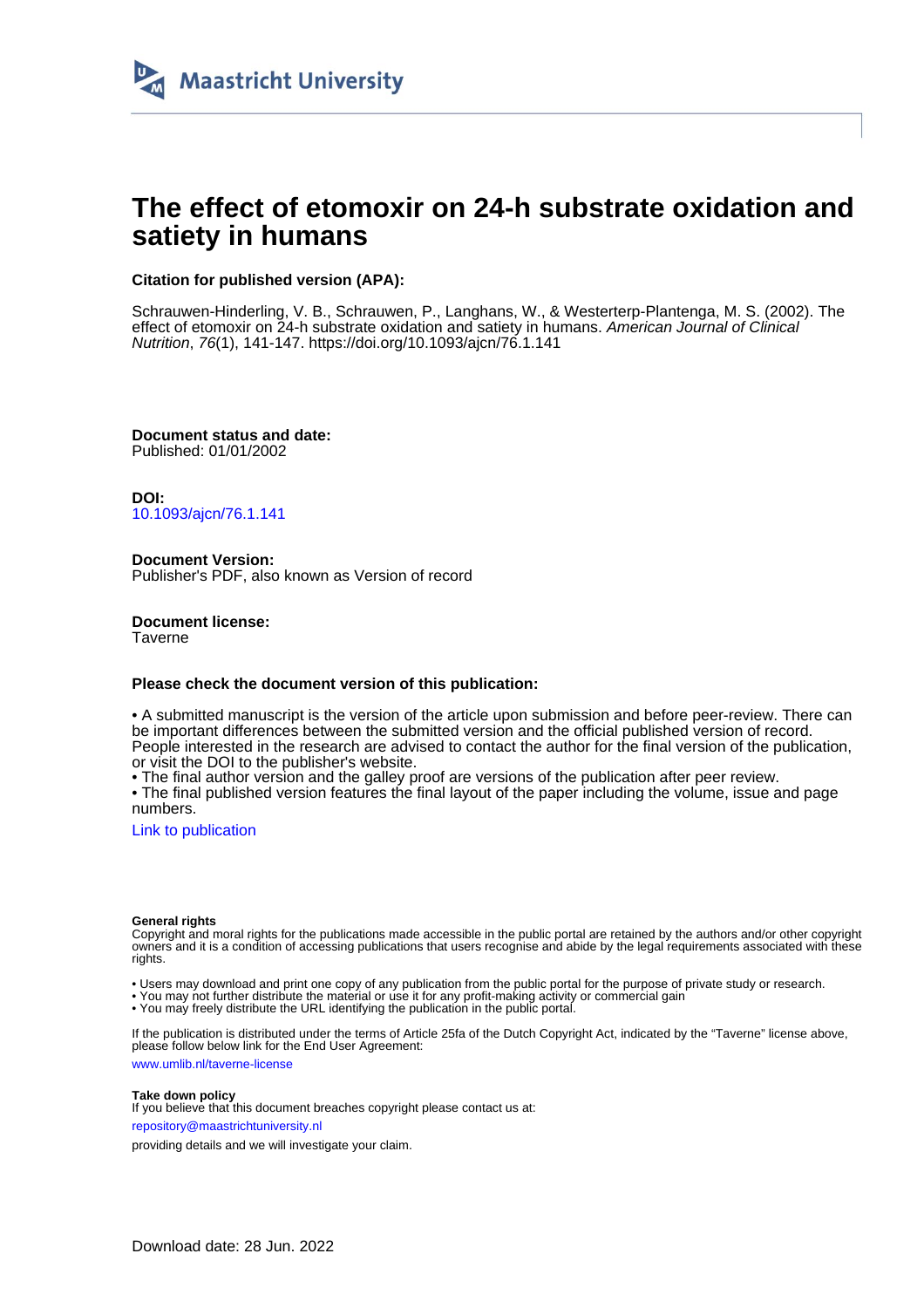# The effect of etomoxir on 24-h substrate oxidation and satiety in humans $1-3$

*Vera B Hinderling, Patrick Schrauwen, Wolfgang Langhans, and Margriet S Westerterp-Plantenga*

# **ABSTRACT**

**Background:** The carnitine *O*-palmitoyltransferase I (EC 2.3.1.21) inhibitor etomoxir inhibits fatty acid oxidation, and hepatic fatty acid oxidation has been suggested to be a metabolic satiety signal in subjects who consume high-fat diets.

**Objective:** We investigated substrate oxidation and satiety after repeated administrations of etomoxir or placebo in subjects who consumed a high-fat diet.

**Design:** In a randomized crossover design consisting of three 5-d treatments, we fed 10 healthy men [mean  $\pm$  SE age: 25.6  $\pm$  1.7 y; mean  $\pm$  SE body mass index (in kg/m<sup>2</sup>): 21.8  $\pm$  0.3] a high-fat diet twice and a low-fat diet once. The subjects consumed each diet at home for 3 consecutive days, after which they spent 36 h in energy balance in a respiration chamber. During the chamber stays with the high-fat treatments, etomoxir or placebo was administered in 5 doses (600 mg etomoxir in total). Blood samples were obtained on the mornings of days 4 and 5 of each treatment, and appetite profiles were assessed.

**Results:** Mean (±SE) 24-h respiratory quotients were significantly (*P* < 0.05) higher with repeated administrations of etomoxir  $(0.833 \pm 0.004)$  than with repeated administrations of placebo  $(0.814 \pm 0.006)$ , and mean ( $\pm$ SE) 24-h whole-body fat oxidation tended to be less (13.7%,  $P = 0.06$ ) with administration of etomoxir (136.0  $\pm$  5.2 g/d) than with administration of placebo  $(157.5 \pm 5.6 \text{ g/d})$ . With the etomoxir treatment, fat balance was positive  $(P < 0.0001)$  and carbohydrate balance was negative  $(P < 0.001)$ , whereas with the placebo treatment, neither of the balances was significantly different from zero. Hunger and satiety ratings were not affected under these conditions.

**Conclusions:** Etomoxir decreased whole-body fat oxidation, as indicated by the respiratory quotients in the healthy subjects. With the current protocol, however, hunger and satiety ratings were not affected. *Am J Clin Nutr* 2002;76:141–7.

**KEY WORDS** Hepatic fatty acid oxidation, respiration chamber, macronutrient composition, obesity, etomoxir

#### **INTRODUCTION**

energy density of fat-rich diets has been shown to increase energy intake in animals (5) and humans (6, 7), probably related to decreased total food weight (passive overeating). Furthermore, subjects who are obesity prone seem to have more difficulty than do subjects who are not adjusting their fat oxidation when switched from a low- to a high-fat diet; this difficulty favors fat storage. For example, fat oxidation in formerly obese women failed to increase appropriately after a 3-d adaptation to a 50% fat diet, whereas in normal-weight control subjects, fat oxidation increased sufficiently to match fat intake (8). These results suggest that the partitioning of fat between storage and oxidation is important in the development of obesity in subjects who consume a high-fat diet.

The oxidation of fuels, including fatty acids, has been implicated in metabolic satiety. Evidence for a role of metabolic satiety signals in food intake control comes from animal studies that indicate that eating is inversely related to the rate of fuel utilization (9–12). The liver is one likely location where fuel oxidation is probably monitored and translated into a neural signal for the brain. According to current thinking, high oxidative metabolism in the liver signals the presence of sufficient energy-yielding substrates and suppresses food intake. In particular, fatty acid oxidation in the liver seems to act as a satiety signal. Ingestion or intragastric administration of medium-chain fatty acids, which are easily taken up and rapidly oxidized by liver cells, has been shown to inhibit eating in animals (13, 14) and humans (15, 16). Furthermore, different inhibitors of fatty acid oxidation have been shown to increase food intake in rats and mice adapted to a high-fat diet (17, 18). One way to inhibit fatty acid oxidation is by blocking carnitine *O*-palmitoyltransferase I (EC 2.3.1.21; CPT-I), the rate-limiting enzyme in the transport of long-chain

<sup>3</sup> Address reprint requests to VB Hinderling, Nutrition and Toxicology Research Institute Maastricht (NUTRIM), Department of Radiology, Academic Hospital Maastricht, PO Box 5800, 6202 AZ Maastricht, Netherlands. E-mail: vhi@rdia.azm.nl.

Received March 22, 2001.

Accepted for publication August 10, 2001.

Obesity is a major health concern in industrialized countries. The high fat content of Western diets has been related to increased voluntary energy intake and an increasing body mass index in susceptible individuals (1–3). The high palatability of high-fat foods makes overeating more likely (4), and the high

<sup>&</sup>lt;sup>1</sup> From the Institute of Animal Sciences, Swiss Federal Institute of Technology, Zürich, Switzerland (VBH and WL), and the Department of Human Biology, Nutrition and Toxicology Research Institute Maastricht (NUTRIM), University of Maastricht, Maastricht, Netherlands (PS and MSW-P).

<sup>&</sup>lt;sup>2</sup>PS was supported by a grant from the Netherlands Organization for Scientific Research (NWO).

*Am J Clin Nutr* 2002;76:141–7. Printed in USA. © 2002 American Society for Clinical Nutrition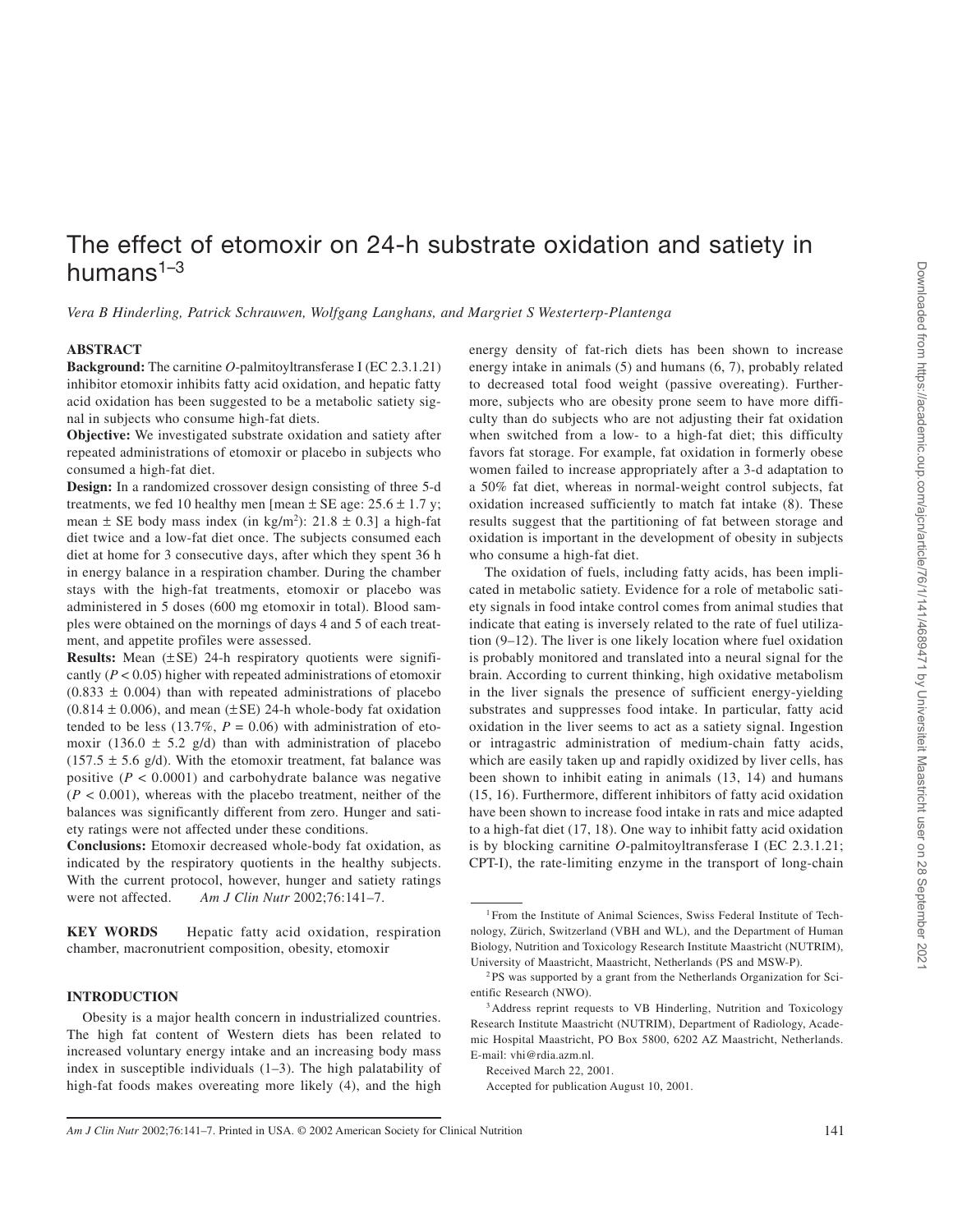fatty acids into the mitochondrion, where  $\beta$ -oxidation takes place. We recently showed that a single dose of the CPT-I inhibitor etomoxir increases food intake in healthy young men who habitually consume a high-fat diet (19). Etomoxir decreased the plasma concentration of  $\beta$ -hydroxybutyrate (BHB) and hence hepatic fatty acid oxidation, but we did not detect a decrease in whole-body fat oxidation, measured during 200 min by indirect calorimetry with the use of a ventilated hood system.

In the present study, we used a respiration chamber to measure 24-h substrate oxidation after adaptation to a high- or low-fat diet. We measured changes in substrate oxidation and satiety ratings in response to repeated administrations of etomoxir in subjects who consumed a high-fat diet. We hypothesized that, under these conditions, administration of etomoxir would decrease whole-body and hepatic fatty acid oxidation and satiety.

#### **SUBJECTS AND METHODS**

## **Subjects**

Ten healthy, lean, young men with a mean  $(\pm SE)$  body mass index (in  $\text{kg/m}^2$ ) of 21.8  $\pm$  0.3, a mean ( $\pm$ SE) percentage of body fat of  $12.5 \pm 1.46\%$ , and a mean ( $\pm$ SE) age of  $25.6 \pm 1.7$  y participated in the study. The men were recruited by advertisements. The Medical Ethics Committee of the University of Maastricht approved the study, and subjects gave their written, informed consent.

#### **Experimental design**

Each subject underwent 3 different treatments in randomized order. Each treatment lasted for 5 d. Subjects ate either a lowfat diet (LF-control treatment) or a high-fat diet. We used the low-fat diet as a positive control, because from previous studies we know that substrate oxidation with a low-fat diet is different from that with a high-fat diet. With the high-fat diet, subjects were given either etomoxir (HF-etomoxir treatment) or placebo (HF-placebo treatment). Etomoxir was purchased from HPO Wolf (Projekt Entwicklung GmbH, Allensbach, Germany). All treatments started with a 3-d prefeeding period of the low- or high-fat diet at home (days 1–3). On the evening of day 3, subjects entered the respiration chamber for a 36-h stay. During the stay in the chamber, etomoxir or placebo was given in 5 doses: 1 capsule (75 mg etomoxir) on each of the evenings, 2 capsules (150 mg) on each of the mornings, and 2 capsules (150 mg) on the afternoon of day 4. This resulted in a total etomoxir dose of 600 mg over the 36 h in the respiration chamber. The last dose of 150 mg on the morning of day 5 was administered in accordance with a second part of the experiment, which consisted of a muscle biopsy; the muscle biopsy specimens are still being analyzed.

During the HF-placebo treatment, subjects followed the same time schedule with the same amount of capsules, but the capsules did not contain any drug. During the LF-control treatment, no capsules were given.

During day 4, the subjects completed a 100-mm visual analogue scale (VAS) 10 times: before and after each main meal; in the course of the morning, the afternoon, and the evening; and before going to bed. These scales provided ratings of the subjects' perceptions of hunger and satiety (20). Blood samples were taken in the morning on days 4 and 5. The subjects left the respiration chamber on the morning of day 5.

#### **Diets**

The metabolizable energy and macronutrient composition of the diet were calculated by using the Dutch food composition table (21). In this table, metabolizable energy is calculated by multiplying the amounts of protein, fat, and carbohydrate with the respective Atwater factors (16.74, 37.66, and 16.74 kJ/g). The high-fat diet contained 60% of energy as fat, 30% as carbohydrate, and 10% as protein. The low-fat diet contained 10% of energy as fat, 60% as carbohydrate, and 30% as protein (20). Because milk fat contains a high amount medium-chain fatty acids, it was excluded from the high-fat diet. This ensured that mainly long-chain fatty acids contributed to the fat content of the high-fat diet. The high- and low-fat diets provided in the chamber did not differ significantly in mean  $(\pm SE)$  palatability, as measured by the VAS (72.6  $\pm$  2.7 and 71.1  $\pm$  5.2 mm for the highand low-fat diets, respectively). The 2 diets were closely matched in flavor and did not differ significantly in mean  $(\pm SE)$ energy density  $(5.4 \pm 0.2 \text{ and } 5.2 \pm 0.1 \text{ kJ/g}$  for the high- and low-fat diets, respectively). Diets in the chamber were consumed as breakfast, lunch, dinner, and evening snack. The food quotient (FQ) was defined as the ratio of carbon dioxide produced to oxygen consumed during the oxidation of a representative sample of the diet consumed (22).

For days 1 and 2 and the first part of day 3, the diet (either low- or high-fat) was provided for consumption at home. Subjects were given a fixed amount of food (1.65 times the basal metabolic rate, based on the Harris and Benedict equation

$$
BMR = 0.28 + (2.093 \times H) + (0.058 \times BM) - (0.028 \times A)
$$
 (1)

where BMR is the basal metabolic rate in MJ/d, H is height in m, BM is body mass in kg, and A is age in years (23). On the evening of day 3, subjects consumed their dinner and evening snack in the respiration chamber. On day 4, subjects were given an amount of energy equal to 1.55 times the sleeping metabolic rate (SMR), as measured during the preceding night. In a previous study with a comparable activity protocol in the chamber, this same physical activity index of 1.55 was reached (24).

## **Procedures**

## *Body composition*

The subjects' whole-body density was determined by weighing them underwater in the morning while they were fasting. Body weight was measured on a digital balance (E1200; Sauter, Albstadtl-Ebingen, Germany) with an accuracy of 0.01 kg. Lung volume was measured simultaneously by the helium dilution technique with the use of a spirometer (Volugraph 2000; Mijnhardt, Bunnik, Netherlands). Percentage of body fat was calculated by using the equations of Siri (25).

#### *Indirect calorimetry and physical activity*

Oxygen consumption and carbon dioxide production were measured in a respiration chamber (26). The respiration chamber is a 14-m3 room furnished with a bed, chair, television, radio, telephone, computer with internet connection, intercom, wash bowl, and toilet. The room was ventilated with fresh air at a rate of 70–80 L/min. The ventilation rate was measured with a dry gas meter (G6; Schlumberger, Dordrecht, Netherlands). The concentrations of oxygen and carbon dioxide were measured by using a paramagnetic oxygen analyzer (Magnos G6; Hartmann & Braun, Frankfurt, Germany) and an infrared carbon dioxide analyzer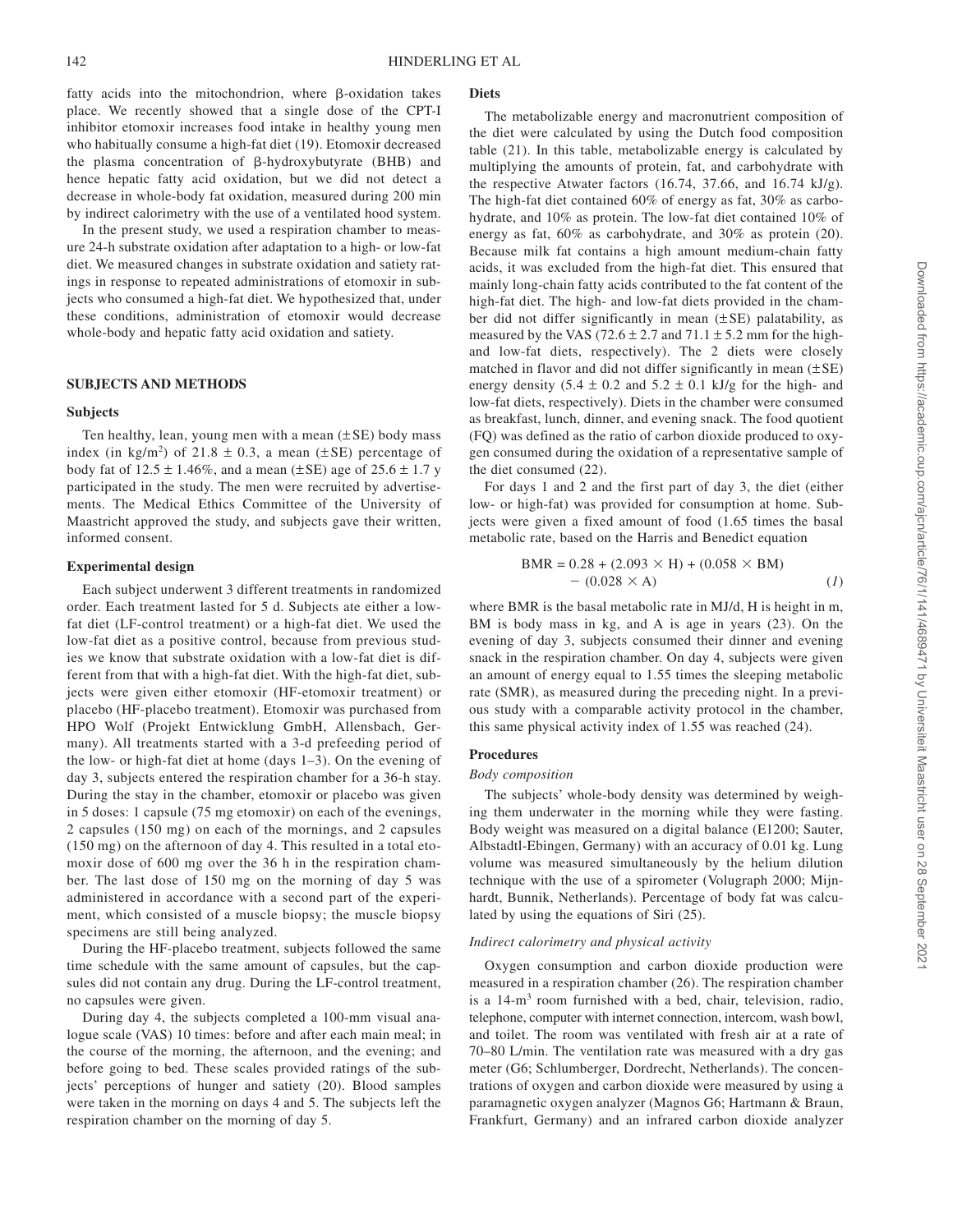(Uras 3G; Hartmann & Braun). Ingoing air was analyzed once every 15 min and outgoing air once every 5 min. The gas sample to be measured was selected by a computer that also stored and processed the data. Energy expenditure was calculated from oxygen consumption and carbon dioxide production according to the method of Weir (27).

In the respiration chamber, subjects followed an activity protocol consisting of fixed times for breakfast, lunch, and dinner; sedentary activities; and bench-stepping exercise. The benchstepping exercise was performed 3 times daily for 30 min each time. Each performance of the exercise consisted of 5-min periods of exercise alternated with 5-min periods of rest. The exercises were performed at a rate of 60 steps/min, and the bench height was 33 cm. Thus, subjects exercised for 45 min/d at lowto-medium intensity. Throughout the daytime, no sleeping or other exercise was allowed during the stay in the respiration chamber. All physical activity of the subjects was monitored by means of a radar system based on the Doppler principle.

#### *Urinary nitrogen excretion*

During the subjects' stay in the respiration chamber, urine was collected in 2 batches, one from 2000 to 0800 and one over the subsequent 24-h interval. Subjects were requested to empty their bladders at 0800. The urine produced was included in the urine sample of the previous batch. Samples were collected in containers with 10 mL  $H_2SO_4$  to prevent nitrogen loss through evaporation; the volume and nitrogen concentration of the samples were measured; the latter was measured by using a nitrogen analyzer (CHN-O-Rapid; Carlo-Erba, Hanau, Germany).

## *Twenty-four-hour energy expenditure, substrate oxidation, and sleeping respiratory quotient*

Subjects stayed in the respiration chamber for 36 h. For calculating balances, 24-h energy expenditures and 24-h respiratory quotients (RQs) were measured from 0800 on day 4 to 0800 on day 5. The sleeping RQ was defined as the RQ measured from 0030 to 0700. The SMR was defined as the lowest mean energy expenditure measured during 3 consecutive hours between 0000 and 0800 with a minimal activity level as indicated by the radar system. Carbohydrate, fat, and protein oxidation were calculated by using oxygen consumption, carbon dioxide production, and urinary nitrogen losses with the equations of Brouwer (28)

$$
Protein oxidation (g/d) = 6.25 \times N
$$
 (2)

$$
ext{Fat oxidation (g/d) = (1.718 \times \text{VO}_2) - (1.718 \times \text{VCO}_2) - (0.315 \times \text{P})} \tag{3}
$$

Carbohydrate oxidation (g/d) = 
$$
(4.17 \times \text{VCO}_2) - (2.965 \times \text{VO}_2) - (0.390 \times \text{P})
$$
 (4)

where N is the total nitrogen excreted in urine  $(g/d)$ ,  $\dot{V}O_2$  is the  $\alpha$ y  $\alpha$  is the coal integen encreased in time (g, e),  $\alpha$   $\beta$  is the consumption (L/d),  $\dot{V}CO_2$  is the carbon dioxide production (L/d), and P is protein oxidation (g/d).

#### *Dietary restraint*

A Dutch translation of the 3-factor eating questionnaire (TFEQ) of Stunkard and Messick (20, 29) was used to discriminate between "cognitive restrained" and "unrestrained" eaters. If factor 1 of the 3-factor eating questionnaire was not >9, subjects were considered to be unrestrained eaters. We previously showed that the subject population that is used in the Department of Human Biology at the University of Maastricht has a median factor 1 score of 9 (30).

According to these criteria, 9 of the 10 subjects who participated in the present study qualified as unrestrained eaters.

#### *Satiety scores*

At 10 fixed time points on day 4 (before, after, and in between the main meals), a 100-mm VAS was completed to quantify the perceptions of satiety, hunger, fullness, and desire to eat. After meals, a VAS was included to quantify the palatability of the meal.

From the 10 ratings between 0930 and 2300, the area under the curve was calculated (20). To complete the area under the curve over 24 h, VAS ratings were interpolated from the last measurement at night until the first measurement in the morning (20). One subject who qualified as a restrained eater according to the criteria described above was excluded from the analysis of satiety ratings.

#### *Blood analyses*

With all 3 treatments, blood samples were taken on the morning of days 4 and 5 after an overnight fast. For the blood collection on day 4, subjects put their arm through an air lock in the chamber wall, which has a rubber sleeve to fit around the upper arm and is positioned under a window for eye contact. This allowed for blood sampling without disruption of the respiration chamber measurements. Samples of venous blood (10 mL) were obtained in EDTA-coated tubes and immediately centrifuged at high speed for 10 min (1000  $\times$  g, 4 °C). Plasma was frozen in liquid nitrogen and stored at  $-80^{\circ}$ C until analyzed for glucose (hexokinase method, Roche, Basel, Switzerland), fatty acids (Wako NEFA C test kit, Wako Chemicals, Neuss, Germany), lactate (31), BHB (32), and glycerol and triacylglycerols (glycerol kinase-lipase method, Boehringer Mannheim, Mannheim, Germany) on a COBAS BIO analyzer (COBAS FARA semi-automatic analyzer, Roche, Basel, Switzerland).

#### *Statistical analysis*

All data are presented as means  $\pm$  SE. To detect treatment differences, treatments were analyzed pairwise with *t* tests. To compensate for this procedure, *P* values were multiplied by a Bonferroni correction factor of 3.

A two-factor repeated-measures analysis of variance with interactions was used to detect treatment  $\times$  time interactions in selected variables. When significant differences were found, a Bonferroni-adjusted post hoc test was used to determine the exact location of the difference.

One subject underwent only the HF-etomoxir and the HF-placebo treatments, and thus his data could not contribute to the results analyzed by a two-factor repeated-measures analysis of variance. Therefore, the results that were analyzed with a twofactor analysis of variance are based on only 9 subjects. The analysis of the satiety ratings is also based on 9 subjects.

We used the statistics programs STATVIEW SE + GRAPHICS (Abacus Concepts, Inc, Berkeley, CA) and SPSS for WINDOWS release 10.0.0 (SPSS Inc, Chicago). Outcomes were regarded as statistically significant if *P* < 0.05.

#### **RESULTS**

#### **Substrate oxidation**

With the HF-etomoxir treatment, 24-h RQs were significantly higher than with the HF-placebo treatment  $(P < 0.05)$ . Twenty-four-hour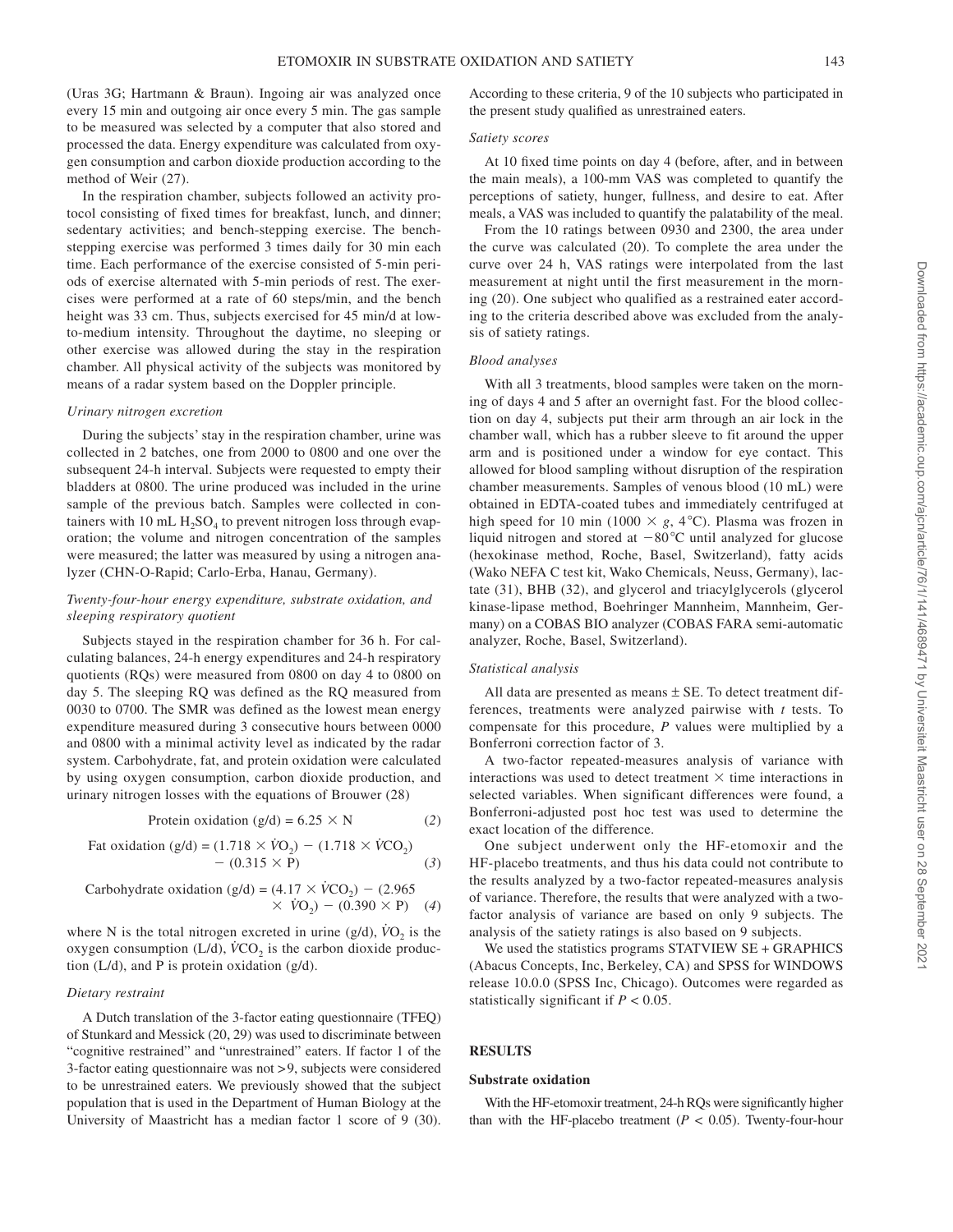

**FIGURE 1.** Comparison of mean ( $\pm$ SE) 24-h respiratory quotients (RQs) during the 3 treatments: low-fat (LF)-control, high-fat (HF) placebo, and HF-etomoxir. \* Significantly different from HF-etomoxir and HF-placebo, *P* < 0.005 (paired *t* test with Bonferroni correction;  $n = 9$ ). \*\*Significantly different from HF-etomoxir,  $P < 0.05$  (paired *t* test with Bonferroni correction;  $n = 10$ ).

RQs were significantly higher with the LF-control diet than with the HF-placebo  $(P < 0.0005)$  or the HF-etomoxir treatments (*P* < 0.005) (**Figure 1**).

There was a significant treatment effect and time  $\times$  treatment interaction effect on sleeping  $RQs$  ( $P < 0.05$ ). With the LFcontrol treatment, sleeping RQs were significantly higher than with the HF-placebo treatment during both nights  $(P < 0.0005)$ , and the changes in sleeping RQ from night 1 to night 2 differed significantly between the HF-etomoxir and the LF-control treatments  $(P < 0.05)$ . Sleeping RQs did not differ significantly between the HF-etomoxir and HF-placebo treatments during the



**FIGURE 2.** Comparison of mean (± SE) sleeping RQs during the 2 consecutive nights between the treatments [low-fat (LF)-control  $(\Box)$ , high-fat (HF)-placebo ( $\blacksquare$ ), and HF-etomoxir ( $\boxtimes$ )]. There were significant treatment effects and time  $\times$  treatment interaction effects ( $P < 0.05$ ) by two-factor repeated-measures ANOVA. \* Significantly different from HF-placebo on night 1,  $P < 0.05$  ( $n = 9$ ). \*\*Significantly different from HF-placebo on night 2, *P* < 0.005 (*n* = 9). \*\*\*Significantly different from HF-placebo on night 2, *P* < 0.005, and from HF-etomoxir on night 1,  $P < 0.05$  ( $n = 9$ ).

first night, but during the second night, sleeping RQs were significantly higher with the HF-etomoxir treatment than with the HF-placebo treatment (*P* < 0.05) (**Figure 2**).

Whole-body fat oxidation tended to be inhibited by etomoxir and was 13.7% less than with the HF-placebo treatment  $(P = 0.06)$ , whereas carbohydrate oxidation tended to be concomitantly increased with etomoxir ( $P = 0.08$ ). Protein oxidation was not significantly different between the HF-etomoxir and HF-placebo treatments. Fat oxidation was significantly lower with the LF-control treatment than with the HF-placebo (*P* < 0.0005) or HF-etomoxir treatments (*P* < 0.001). Carbohydrate oxidation, on the other hand, was higher with the LF-control treatment than with the HF-etomoxir ( $P < 0.05$ ) or the HF-placebo treatments  $(P < 0.001)$ . Protein oxidation was significantly higher with the LF-control treatment than with the HF-etomoxir (*P* < 0.0005) or HF-placebo treatments (*P* < 0.0005) (**Figure 3**). FQs were significantly different from RQs with the HF-etomoxir treatment  $(FQ = 0.803 \pm 0.000, RQ = 0.833 \pm 0.004, P < 0.001)$  and the LF-control treatment (FQ =  $0.907 \pm 0.001$ , RQ =  $0.887 \pm 0.006$ ,  $P < 0.05$ ) but not with the HF-placebo treatment (FQ =  $0.803 \pm 0.000$ ,  $RQ = 0.814 \pm 0.006$ ,  $P > 0.05$ ).

For all 3 treatments, the energy balance was not significantly different from zero. With the HF-etomoxir treatment, the carbohydrate balance was negative  $(P < 0.001)$ , the fat balance was positive  $(P < 0.0001)$ , and the protein balance was not significantly different from zero. With the HF-placebo treatment, none of the macronutrient balances was significantly different from zero. With the LF-control treatment, the fat balance was negative  $(P < 0.01)$ , whereas there was a tendency toward a positive carbohydrate balance  $(P = 0.07)$  and the protein balance was positive  $(P < 0.05)$  (**Figure 4**).

#### **Energy expenditure**

Twenty-four-hour energy expenditures were not significantly different between the treatments  $(11.455 \pm 0.27, 11.182 \pm 0.30,$ and  $11.007 \pm 0.28$  MJ/d for the LF-control, HF-placebo, and HF-etomoxir treatments, respectively;  $P > 0.05$ ). There was no treatment effect, but there was a time  $\times$  treatment interaction effect on SMR measured during the 2 nights. With the HF-etomoxir

400 Macronutrient oxidation  $(g/d)$ 300 200 100  $\mathbf{0}$ Carbohydrate Fat **Protein** 

**FIGURE 3.** Comparison of mean (±SE) macronutrient oxidation between the 3 treatments [low-fat (LF)-control  $(\square)$ , high-fat (HF)-placebo ( $\blacksquare$ ), and HF-etomoxir (22)]. \*Significantly different from HF-etomoxir and HF-placebo, *P* < 0.001 (paired *t* test with Bonferroni correction; *n* = 9).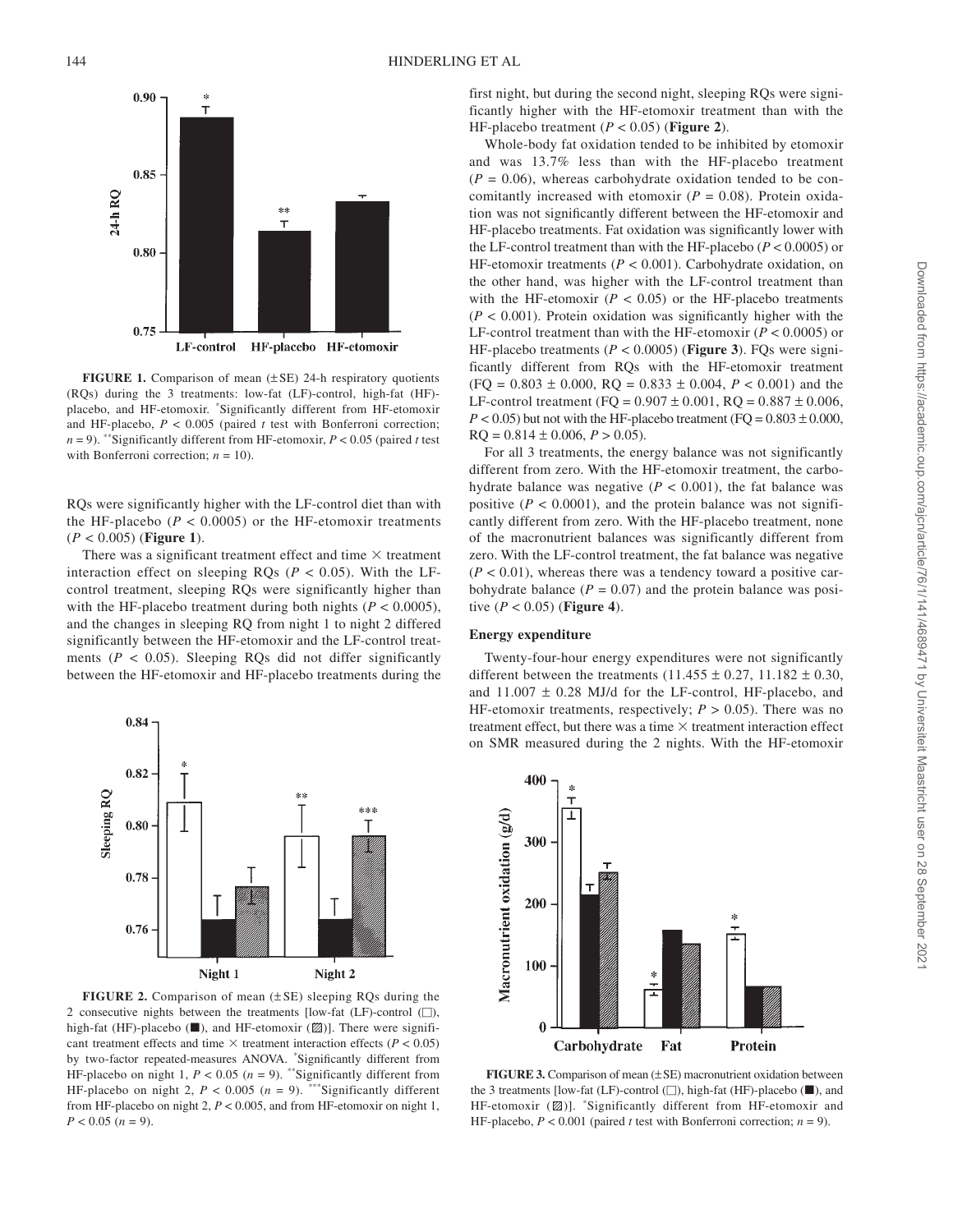

LF-control HF-placebo HF-etomoxir

**FIGURE 4.** Comparison of mean  $(\pm SE)$  energy ( $\mathbb{Z}$ ), carbohydrate  $(\square)$ , fat  $(\blacksquare)$ , and protein  $(\boxtimes)$  balances during the 3 treatments [low-fat (LF)-control  $(n = 9)$ , high-fat (HF)-placebo  $(n = 10)$ , and HF-etomoxir  $(n = 10)$ ]. *\*Significantly different from zero,*  $P < 0.05$ *.* 

treatment, SMRs were significantly lower than with the LFcontrol treatment during the second night  $(P < 0.05$ ; night 1: 7.13  $\pm$  0.16 compared with 7.19  $\pm$  0.17 MJ/d; night 2: 6.99  $\pm$  0.13 compared with  $7.33 \pm 0.13$  MJ/d).

#### **Blood parameters**

There was a significant treatment effect for plasma glucose (*P* < 0.05), but no significant differences were observed between the HF-etomoxir and HF-placebo treatments. Plasma glucose was lower with the LF-control treatment than with the HF-placebo treatment.

There were no significant treatment effects or time  $\times$  treatment interaction effects for plasma lactate, BHB, and glycerol concentrations. There was also no treatment effect for fatty acids, but there was a time  $\times$  treatment effect: fatty acid concentrations increased significantly more with the HF-etomoxir treatment than with the HF-placebo treatment  $(P < 0.05)$ . There was also a treatment effect for triacylglycerol concentration, with significantly lower concentrations with the HF-etomoxir treatment than with the HF-placebo treatment and lower concentrations with the HF-placebo treatment than with the LF-control treatment. ( $P < 0.0001$ ). There was no significant time  $\times$  treatment effect (**Table 1**). The individual differences in BHB between the HFetomoxir and HF-placebo treatments on day 4 correlated with the differences in 24-h RQs between the 2 treatments ( $r^2 = 0.72$ ,  $P < 0.005$ ).

#### **Satiety ratings**

The 24-h satiety and hunger scores (area under the curve) were not significantly different between the 3 treatments (data not shown). The hunger and satiety ratings did not differ significantly at any time point during the day (**Table 2**).

#### **DISCUSSION**

In the present study, we found that the repeated administration of the CPT-I blocker etomoxir increased 24-h RQs and tended to decrease 24-h whole-body fat oxidation but did not affect hunger and satiety ratings in healthy men. Although it has been shown previously that etomoxir increases RQs in type II diabetic subjects (33), to our knowledge this is the first time that an increase in 24-h RQs because of etomoxir has been observed in healthy humans.

In our previous study, the increase in RQs did not reach significance over 200 min after a single dose of etomoxir (19). In the present study, the sleeping RQ during the second night of the HF-etomoxir treatment was significantly higher than that during the first night, whereas there was no difference between the 2 nights in sleeping RQs with the placebo treatment. This indicates that the repeated administration of etomoxir resulted in a gradual decrease of whole-body fat oxidation, which might explain why we did not observe an effect on the RQ after a single dose of etomoxir in our previous study (19).

In the present study, we fed subjects either a low- or high-fat diet for 3 d at home and for 1 d in the respiration chamber to reach a state of substrate balance. However, even after 4 d of adaptation to the low-fat diet, the RQ and the FQ still differed

Fasting blood concentrations during the 3 treatments, measured in the morning on days 4 and 5*<sup>1</sup>*

|                                            | Day | LF-control         | HF-placebo        | HF-etomoxir       |
|--------------------------------------------|-----|--------------------|-------------------|-------------------|
| Glucose (mmol/L) <sup>2,3</sup>            | 4   | $4.59 \pm 0.10$    | $4.82 \pm 0.07$   | $4.89 \pm 0.15$   |
|                                            |     | $4.61 \pm 0.11$    | $4.84 \pm 0.13$   | $4.60 \pm 0.14$   |
| Lactate $(mmol/L)$                         | 4   | $0.66 \pm 0.08$    | $0.76 \pm 0.09$   | $0.80 \pm 0.09$   |
|                                            |     | $0.95 \pm 0.12$    | $0.98 \pm 0.12$   | $0.98 \pm 0.08$   |
| $BHB$ ( $\mu$ mol/L)                       | 4   | $158.4 \pm 12.1$   | $191.5 \pm 16.2$  | $169.3 \pm 20.3$  |
|                                            |     | $204.3 \pm 16.7$   | $205.2 \pm 8.3$   | $203.1 \pm 20.0$  |
| Glycerol $(\mu \text{mol/L})$              | 4   | $47.7 \pm 4.9$     | $64.0 \pm 8.5$    | $59.2 \pm 12.9$   |
|                                            |     | $92.7 \pm 14.6$    | $100.8 \pm 25.2$  | $88.7 \pm 10.7$   |
| Fatty acids $(\mu \text{mol/L})^4$         | 4   | $185.9 \pm 21.5$   | $284.5 \pm 37.1$  | $219.9 \pm 39.2$  |
|                                            |     | $401.7 \pm 55.6$   | $381.5 \pm 44.1$  | $487.4 \pm 75.6$  |
| Triacylglycerol $(\mu \text{mol/L})^{2.5}$ | 4   | $1200.6 \pm 203.5$ | $677.2 \pm 142.7$ | $651.5 \pm 166.5$ |
|                                            |     | $1154.2 \pm 166.7$ | $733.3 \pm 131.6$ | $416.4 \pm 96.5$  |

 $\sqrt{l}$   $\overline{x}$  ± SE; *n* = 9. LF, low-fat; HF, high-fat; BHB,  $\beta$ -hydroxybutyrate.

*<sup>2</sup>*Significant treatment effect, *P* < 0.05 (two-factor repeated-measures ANOVA).

*<sup>3</sup>*The LF-control treatment was significantly different from the HF-placebo treatment, *P* < 0.05 (Bonferroni-adjusted post hoc test).

<sup>4</sup>Significant time  $\times$  treatment effect, *P* < 0.05 (two-factor repeated-measures ANOVA). There was a significantly larger increase with the HF-etomoxir treatment than with the HF-placebo treatment, *P* < 0.05 (Bonferroni-adjusted post hoc test).

<sup>5</sup>The HF-etomoxir treatment differed significantly from the HF-placebo treatment and the HF-placebo treatment differed significantly from the LF-control treatment, *P* < 0.0001 (Bonferroni-adjusted post hoc test).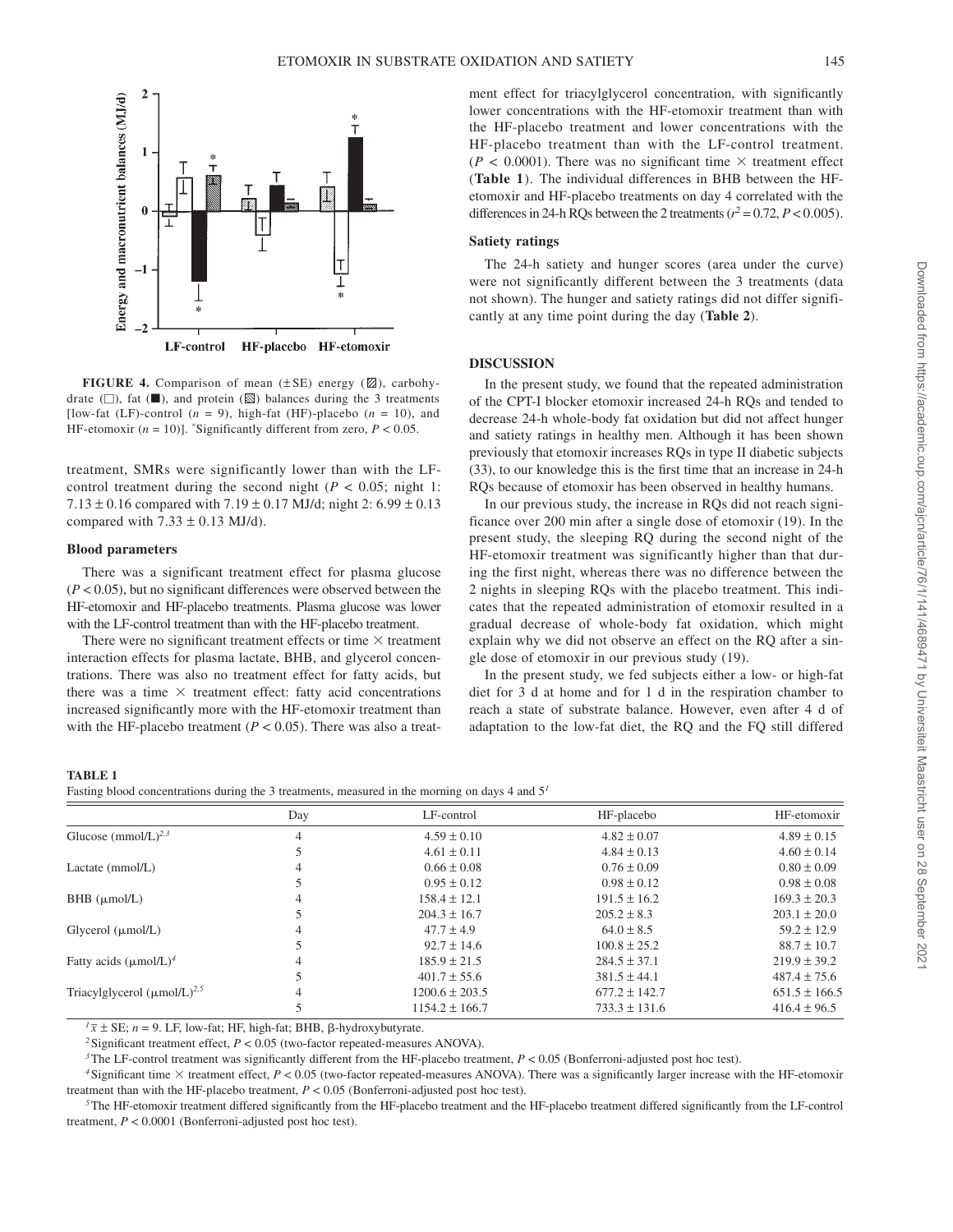# **TABLE 2**

| Hunger and satiety ratings on a 100-mm visual analogue scale <sup>1</sup> |  |  |  |  |
|---------------------------------------------------------------------------|--|--|--|--|
|                                                                           |  |  |  |  |

|                      |                   | Hunger           |                 |                   | Satiety          |                   |  |
|----------------------|-------------------|------------------|-----------------|-------------------|------------------|-------------------|--|
|                      | LF-control        | HF-placebo       | HF-etomoxir     | LF-control        | HF-placebo       | HF-etomoxir       |  |
| Before breakfast     | $63.5 \pm 7.4$    | $70.9 \pm 4.3$   | $75.9 \pm 5.4$  | $34.0 \pm 9.5$    | $25.4 \pm 6.3$   | $21.7 \pm 5.4$    |  |
| After breakfast      | $18.2 \pm 4.9$    | $31.6 \pm 7.6$   | $32.8 \pm 10.4$ | $70.4 \pm 7.8$    | $53.4 \pm 9.0$   | $60.3 \pm 11.2$   |  |
| During the morning   | $42.2 \pm 6.7$    | $60.5 \pm 9.0^2$ | $38.1 \pm 10.8$ | $51.7 \pm 7.5$    | $21.4 \pm 8.4^2$ | $41.2 \pm 10.0$   |  |
| Before lunch         | $77.7 \pm 4.7$    | $72.6 \pm 6.4$   | $63.4 \pm 7.4$  | $25.2 \pm 7.7$    | $17.1 \pm 3.8$   | $26.4 \pm 6.4$    |  |
| After lunch          | $19.9 \pm 6.4$    | $21.8 \pm 6.7$   | $22.3 \pm 7.05$ | $63.0 \pm 11.8$   | $72.8 \pm 7.3$   | $64.2 \pm 8.7$    |  |
| During the afternoon | $44.9 \pm 9.0$    | $44.8 \pm 10.2$  | $41.4 \pm 10.2$ | $40.4 \pm 9.3$    | $51.7 \pm 9.2$   | $49.0 \pm 9.8$    |  |
| Before dinner        | $71.8 \pm 5.5$    | $84.3 \pm 3.2$   | $81.0 \pm 7.1$  | $21.0 \pm 5.0$    | $13.4 \pm 2.7$   | $18.8 \pm 5.6$    |  |
| After dinner         | $22.6 \pm 7.3$    | $21.2 \pm 5.8$   | $18.4 \pm 9.2$  | $59.9 \pm 11.2$   | $72.2 \pm 7.3$   | $69.7 \pm 12.4^3$ |  |
| During the evening   | $35.1 \pm 8.8^3$  | $44.7 \pm 8.9$   | $29.3 \pm 9.4$  | $55.3 \pm 13.1^3$ | $39.7 \pm 8.1$   | $52.4 \pm 10.4$   |  |
| Before going to bed  | $45.3 \pm 12.2^3$ | $52.5 \pm 9.8$   | $31.2 \pm 10.5$ | $41.6 \pm 13.6^3$ | $36.1 \pm 7.7$   | $46.3 \pm 9.7$    |  |

 $\sqrt[n]{x}$  ± SE; *n* = 9 except where indicated otherwise. LF, low-fat; HF, high-fat. There were no significant differences at any time point (repeatedmeasures ANOVA).

 $3n = 8$ .

significantly, indicating that the adaptation was not completely achieved. Earlier studies with carbohydrate diets reported similar results (3). Hill et al (34) found that even after 7 d of a highcarbohydrate diet adaptation was not completely achieved, whereas subjects on a high-fat diet showed a smaller difference between the RQ and the FQ. With the HF-placebo treatment, the subjects' RQ was not significantly different from their FQ, showing that fat oxidation had adapted to the high-fat diet within 4 d. This is in accordance with our previous results, indicating that adaptation of fat oxidation to a high-fat diet is accomplished within 3–7 d (35). With the HF-etomoxir treatment of the present study, the RQ was significantly higher than the FQ, revealing that etomoxir partly reversed the adaptive increase in fat oxidation.

With respect to triacylglycerol concentrations, clomoxir, which also inhibits CPT-I, has been shown to increase plasma triacylglycerols acutely and to have a triacylglycerol-lowering effect when administered chronically (36). Accordingly, we found an increase in plasma triacylglycerols after a single administration of etomoxir in our earlier study, whereas in the present study, after repeated administration, we observed a decrease in plasma triacylglycerol concentrations. Chronic administration of clomoxir has been shown to increase cardiac lipoprotein lipase activity and postheparin plasma lipoprotein lipase, which leads to an increased clearance of triacylglycerols from plasma (37). Such a mechanism may also be responsible for the triacylglycerol-lowering effect of etomoxir reported here.

The plasma concentration of BHB can be used as an indicator of hepatic fatty acid oxidation and is therefore especially interesting when studying the effect of hepatic fatty acid oxidation on satiety. However, in contrast to our previous observation after a single administration of etomoxir (19), plasma BHB was, on average, not significantly affected by repeated administration of etomoxir in the present study. However, individual differences in BHB between the etomoxir and placebo treatments on day 4 were strongly correlated with the difference in 24-h RQs between the 2 treatments. Therefore, our results are consistent with a suppressive effect of etomoxir on hepatic fatty acid oxidation, but there seems to be a large interindividual variability in this effect. It is also possible that the inhibition of hepatic fatty acid oxidation by etomoxir is more pronounced in the acute than in the chronic situation, where adaptational changes in response to inhibition of CPT-I might occur.

The absence of a general effect of repeated etomoxir administration on plasma BHB on days 4 and 5 is in agreement with the absence of an effect of etomoxir on hunger. Yet, it should also be considered in this context that hunger and satiety ratings do not always correspond exactly to actual food intake (15). To keep subjects in energy balance, we provided them with a fixed diet, which made it impossible to measure ad libitum food intake. Furthermore, in our earlier study subjects were selected who habitually ate a high-fat diet, reflecting a population who is adapted to a high-fat diet for a long time and who might be conditioned to rely on hepatic fatty acid oxidation as a satiety factor. Although the subjects in the present study were adapted in terms of whole-body substrate oxidation, other adaptations such as conditioning might only occur during a longer term.

Protein and carbohydrate have been shown to be oxidized before fat, and accordingly, a hierarchy in satiety has been described in which protein and carbohydrate are more satiating than is fat (38). We confirmed these findings in a previous study, showing that 24-h satiety ratings in healthy women were lower when a high-fat diet was consumed than when a high-protein– high-carbohydrate diet was consumed (20). In the present study, we used diets with the same macronutrient composition as in the previous study (20), but this time with a 3-d adaptation period at home. In this setting, the subjects were adapted to the high-fat diet and to the low-fat diet. Thus, it was possible to examine the effect of substrate oxidation in an adapted rather than in an acute situation, and under these conditions we could not detect any difference in 24-h satiety between the high-fat and low-fat diets.

In conclusion, we found a clear effect of repeated etomoxir administration on whole-body substrate oxidation, and our results suggest that hepatic fatty acid oxidation also may be inhibited by etomoxir. However, under the current conditions, we did not find an effect on hunger and satiety ratings. The results show that the acute effects of etomoxir cannot be completely extrapolated to the longer term and emphasize the importance of a period of long adaptation to dietary fat for 陷 effects on satiety.

We thank Riemer Renkema and Manuela Lejeune for their help in performing the study, Joan Senden for help in analyzing the blood and urine samples, and Kathleen Melanson for reviewing the English version of the manuscript.

 $^{2}n = 7$ .